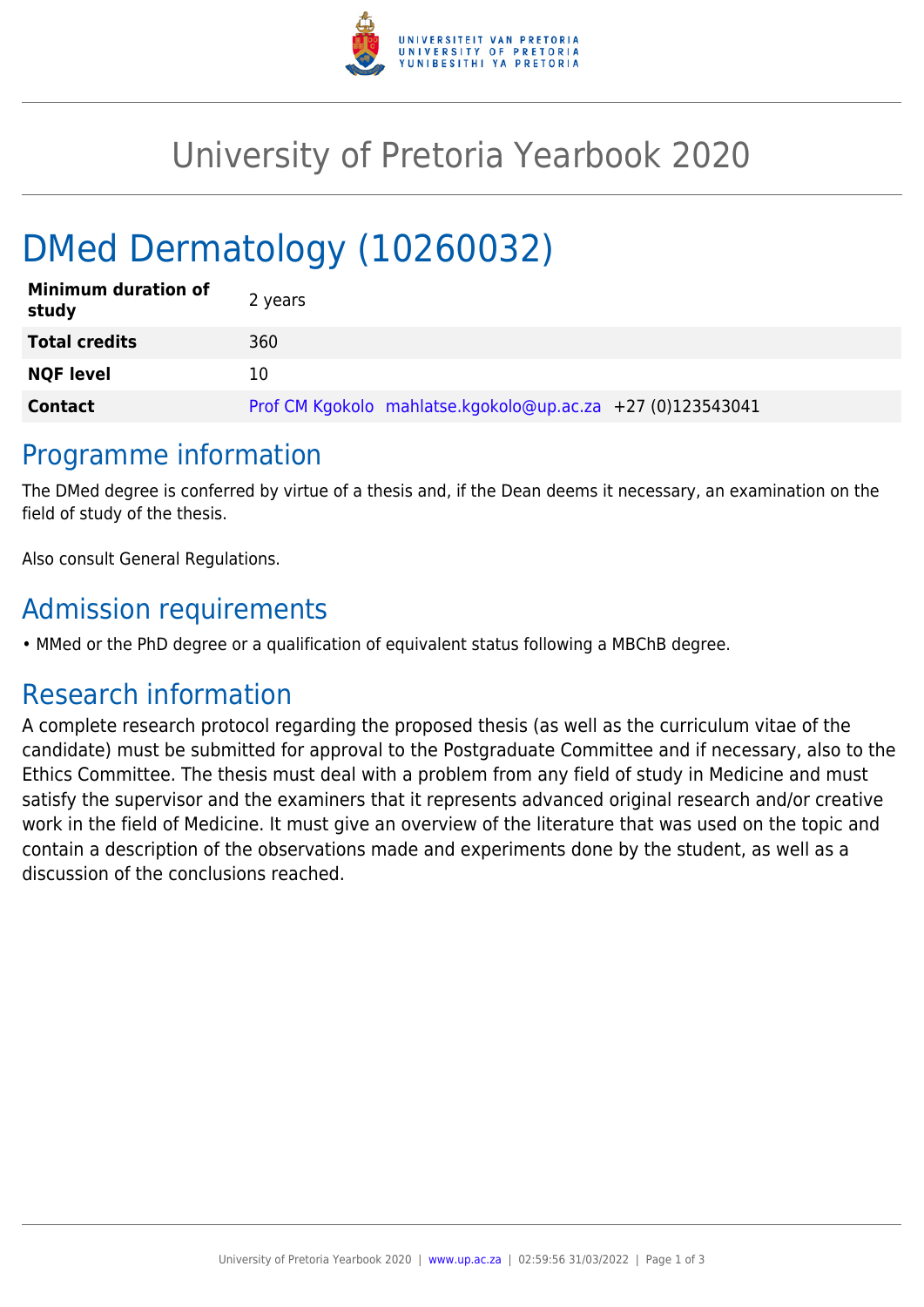

## Curriculum: Year 1

**Minimum credits: 360**

#### **Core modules**

[Thesis: Dermatology 990](https://www.up.ac.za/mechanical-and-aeronautical-engineering/yearbooks/2020/modules/view/DER 990) (DER 990) - Credits: 360.00